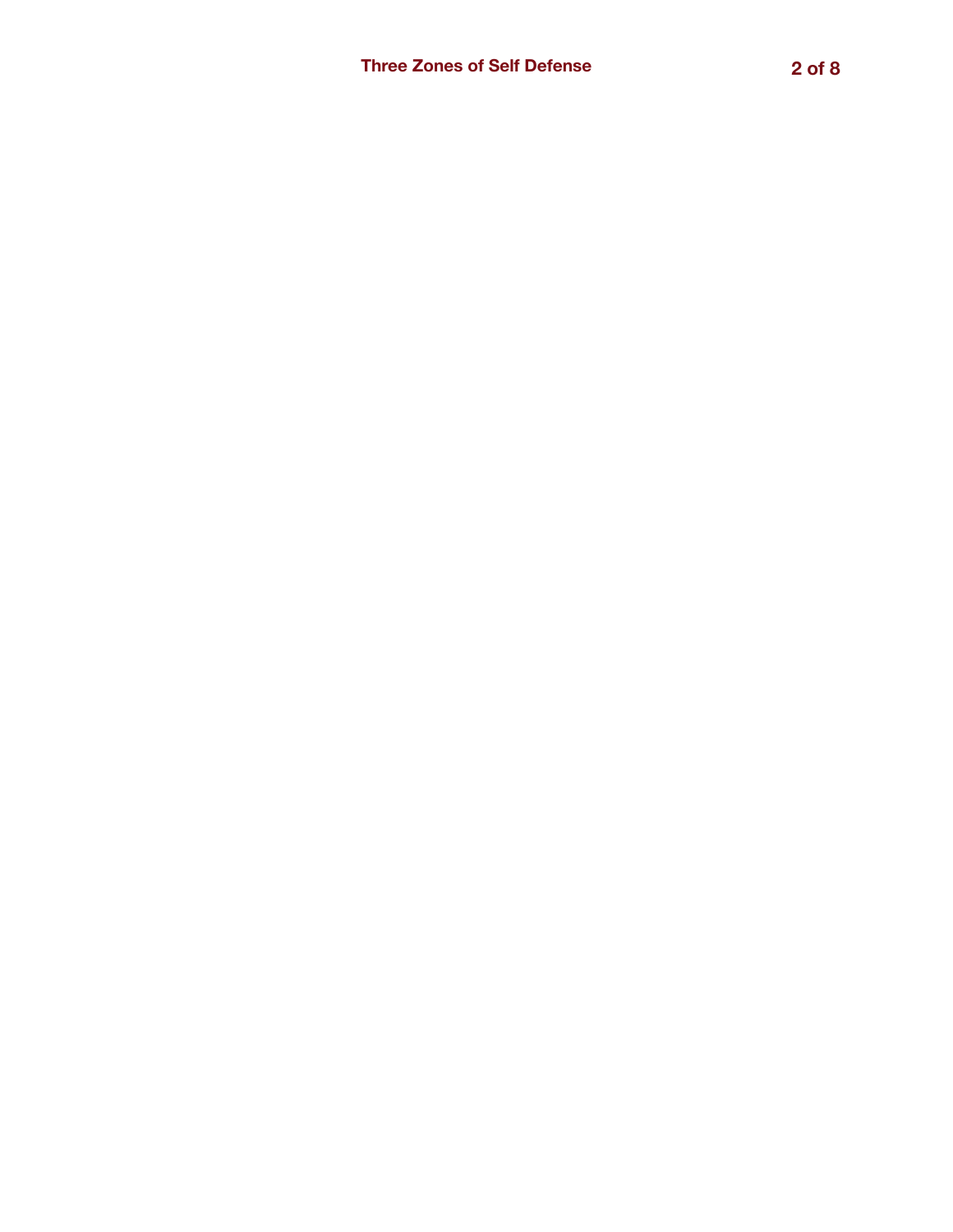## Three Zones

The [Yon Ch'uan Martial Arts System](https://gracemartialarts.files.wordpress.com/2021/06/gma-black-belt-study-guide-2021-final.pdf) incorporates three zones of self-defense training.

The Three Zone Defense theory is a seemingly simple action, however it is loaded with subtleties that require years of practice to perform them succinctly with total relaxed mind/intent and body integration. Mind/intent is the neutral point between cause and effect. As you relax the mind and body to reduce tension, your physical body and conscious mind will find a neutral point between cause and effect so that your thoughts can cleanly and succinctly be expressed through unconscious physical action.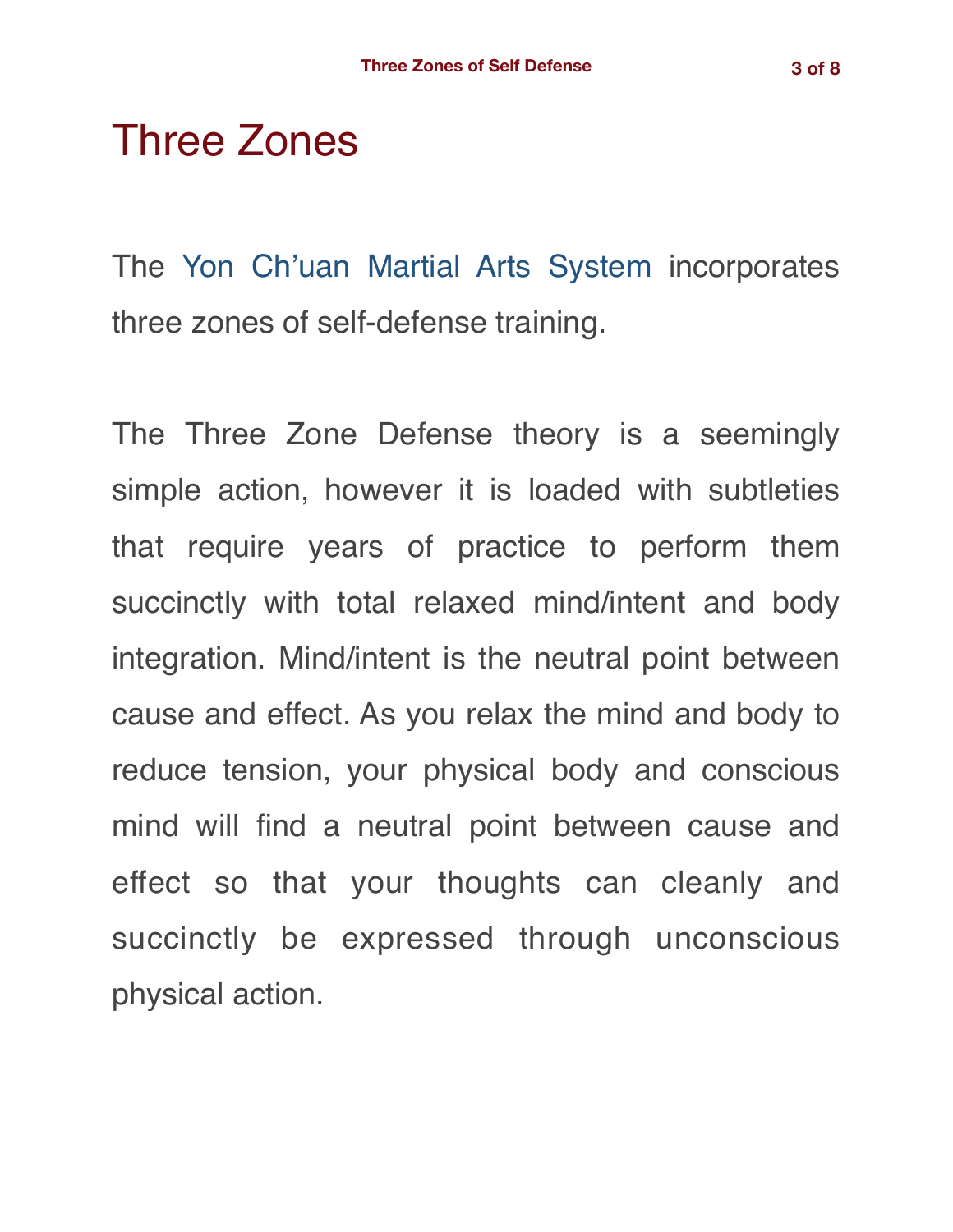#### First Zone

The First Zone (physical contact applied) and Second Zone operate within the sphere of the practitioner's physical space and teaches, superior kinetic body alignment and sensitivity training. Classical Chinese Kung Fu rooting methods, midline blocks and parries, throws, submission holds, pressure points, locks, escapes and counters are an integral part of the First and Second Zone training methods.

The Yon Ch'uan defense principles emphatically instill not to meet force with force, but rather yield and overcome aggression through the redirection of force, restraints and submission holds, evasion, absorption, reflection and escapes.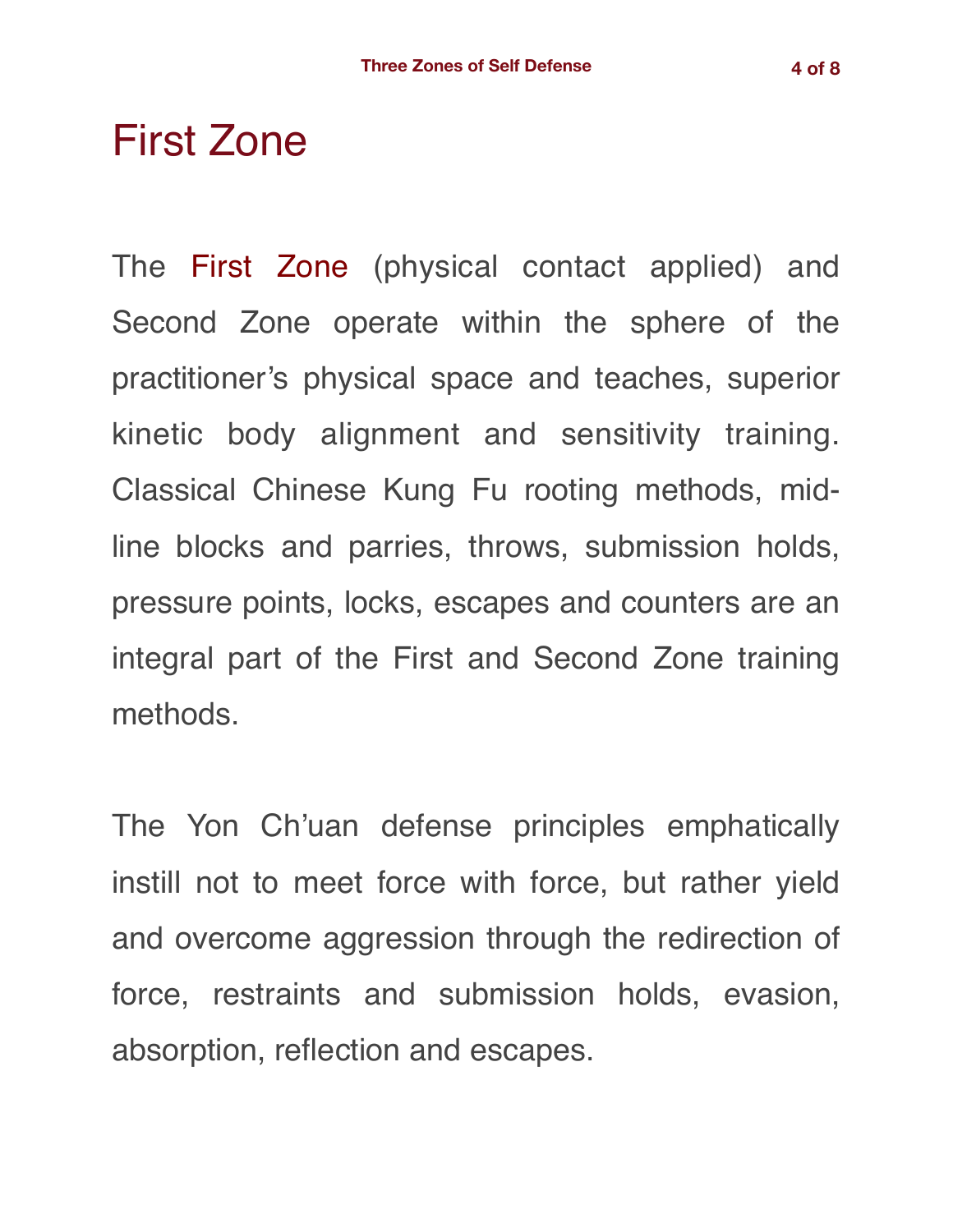### Second Zone

In like manner the Second Zone, within the sphere of the practitioner's physical space is sometimes the most difficult zone of defense to defend from compassion because of lag-time reaction. The use of an ancient anatomy charting method which loosely translates as "mid-line quartering" allows the practioner to maintain control of the attackers midline and with skillful ability neutralize and immobilize the aggressor with minimal effort or bodily harm to the aggressor.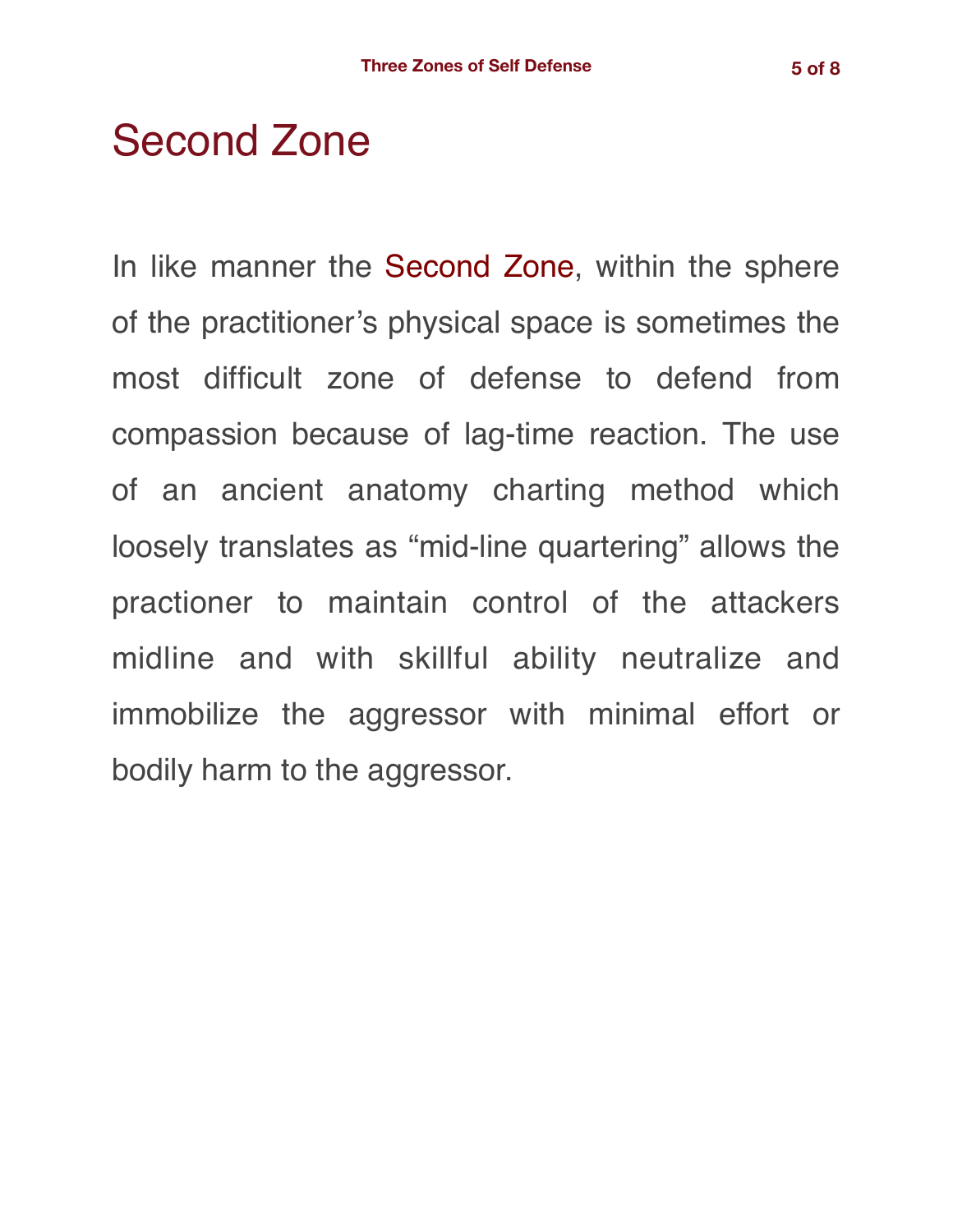## Third Zone

The same defense principles apply for the Third Zone, not within reachable space of the aggressor's attack. The practitioner learns how to utilize an attacker's strength and weaknesses to effect easyto-use escape skills and to avoid injury. Maximum efficiency of self-defense skill is realized through economy of movement and least muscle resistance.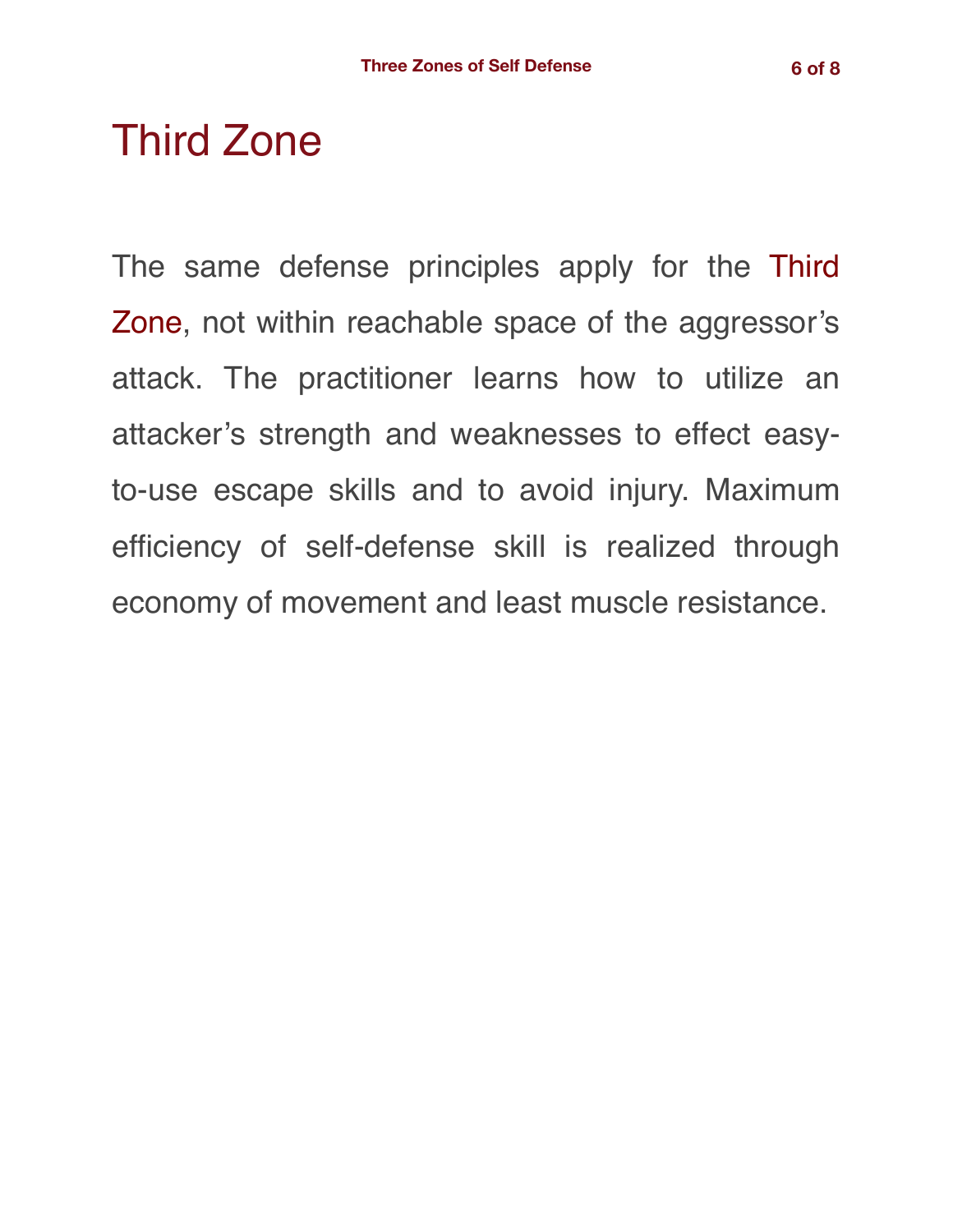

#### Grand Master Robert Xavier



Senior Instructor Mark McGee